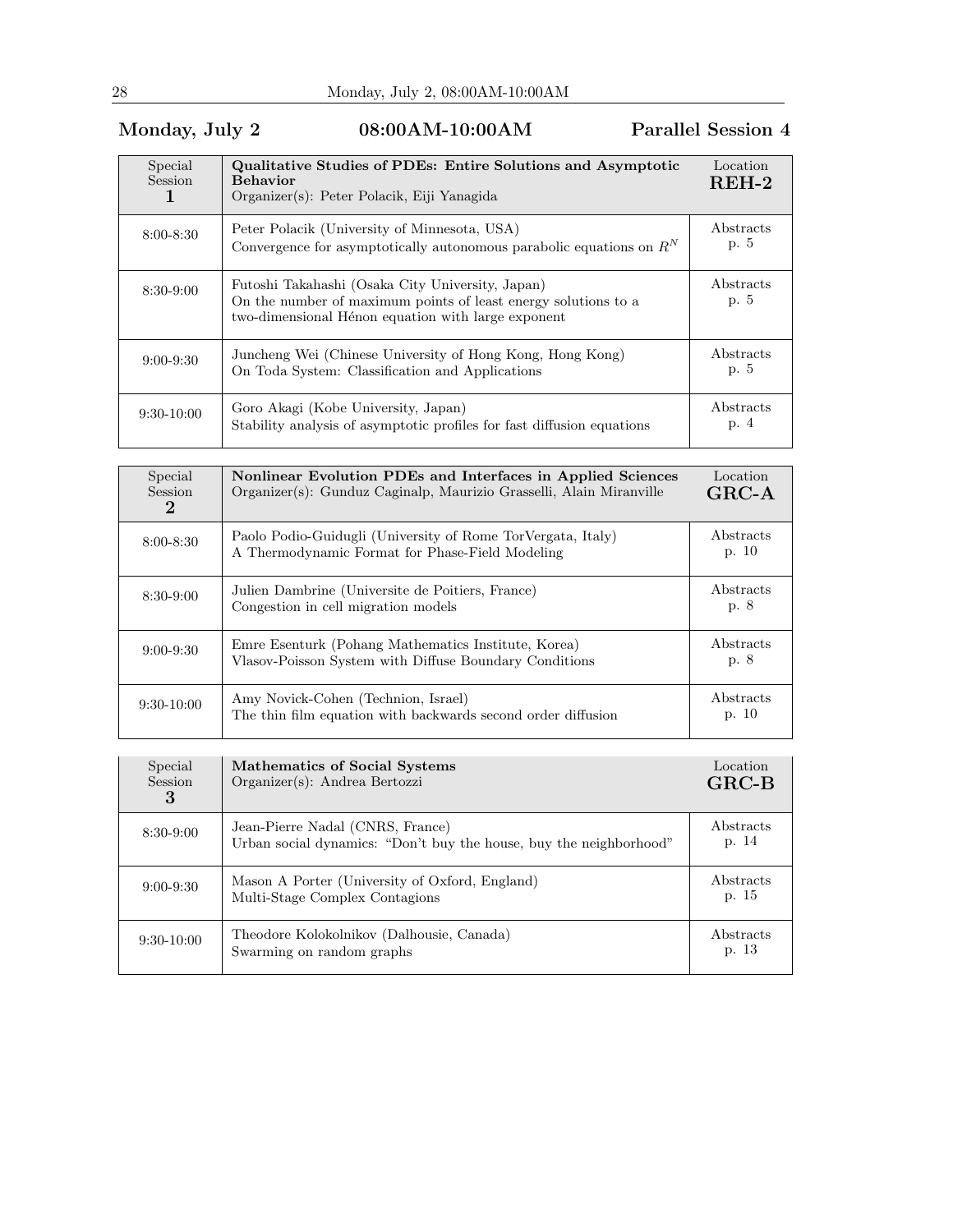| Special<br>Session<br>11 | Advances in Classical and Geophysical Fluid Dynamics<br>Organizer(s): Madalina Petcu, Roger Temam, Shouhong Wang                  | Location<br>$GRC-I$ |
|--------------------------|-----------------------------------------------------------------------------------------------------------------------------------|---------------------|
| $8:00 - 8:30$            | Xiaoming Wang (Florida State University, USA)<br>Fluctuation-dissipation theory with time periodic forcing                        | Abstracts<br>p. 51  |
| $8:30-9:00$              | Eric R Simonnet (CNRS, France)<br>Near-equilibrium behavior of 2-D stochastic Navier-Stokes equations                             | Abstracts<br>p. 50  |
| $9:00 - 9:30$            | Roger Temam (Indiana University, USA)<br>The Zakharov-Kuznetsov equation of plasma physics: The case of a<br>bounded domain       | Abstracts<br>p. 51  |
| $9:30-10:00$             | Theodore Tachim Medjo (Florida International University, USA)<br>Pullback attractors for the 2D Primitive equations of the ocean. | Abstracts<br>p. 50  |

| Special<br><b>Session</b><br>13 | Global Dynamics in Hamiltonian Systems<br>Organizer(s): Rafael de la Llave, Tere.M-Seara                                                                       | Location<br>$MAG-A$ |
|---------------------------------|----------------------------------------------------------------------------------------------------------------------------------------------------------------|---------------------|
| $8:00 - 8:30$                   | Laurent Niederman (Université Paris Sud & Observatoire de Paris,<br>France)<br>Generic super-exponential stability of invariant tori in Hamiltonian<br>systems | Abstracts<br>p. 57  |
| $8:30-9:00$                     | Alex Haro (Universitat de Barcelona, Spain)<br>Singularity theory for non-twist KAM tori: A methodology                                                        | Abstracts<br>p. 56  |
| $9:00 - 9:30$                   | Jean Pierre J Marco (Université Paris 6, France)<br>Hyperbolic cylinders and KAM tori in nearly integrable systems on $A3$                                     | Abstracts<br>p. 57  |
| $9:30-10:00$                    | Florentino Borondo (Universidad Autonoma de Madrid, Spain)<br>Poincare-Birkhoff theorem in quantum mechanics                                                   | Abstracts<br>p. 55  |

| Special<br>Session<br>14 | Mathematical Models in Biology and Medicine<br>Organizer(s): Yang Kuang, Bingtuan Li, Jiaxu Li, Andrew Nevai                                                                                        | Location<br>$GRC-C$ |
|--------------------------|-----------------------------------------------------------------------------------------------------------------------------------------------------------------------------------------------------|---------------------|
| $8:00 - 8:30$            | Wan-Tong Li (Lanzhou University, Peoples Rep of China)<br>Global Bifurcation Branch of a Spatially Heterogeneous Cooperative<br>System with Cross-Diffusion                                         | Abstracts<br>p. 62  |
| $8:30-9:00$              | Zhaosheng Feng (University of Texas-Pan American, USA)<br>A Degenerate Parabolic System                                                                                                             | Abstracts<br>p. 60  |
| $9:00-9:30$              | Nemanja Kosovalic (York University, Canada)<br>Age Structured Population Model with State Dependent Time Delay                                                                                      | Abstracts<br>p. 62  |
| $9:30-10:00$             | Wanbiao Ma (University of Science and Technology Beijing, Peoples<br>Rep of China)<br>Theoretical and Numerical Analysis of a Class of Dynamics Models<br>Describing Eutrophication of Lake Guishui | Abstracts<br>p. 63  |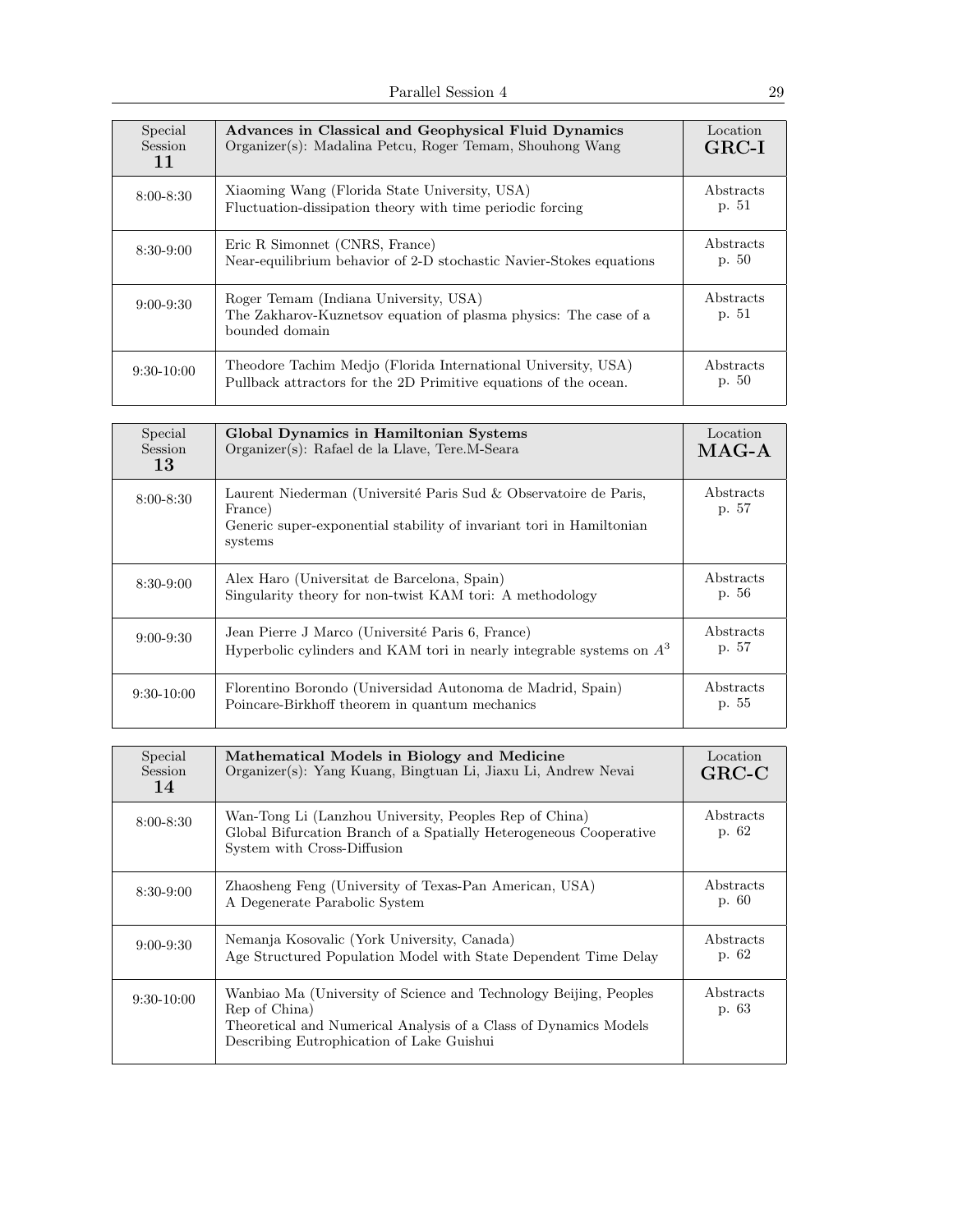| Special<br>Session<br>15 | Nonlinear Evolution Equations, Inclusions and Related Topics<br>Organizer(s): Mitsuharu Otani, Tohru Ozawa, N. U. Ahmed, S.<br>Migorski, I. I. Vrabie                                               | Location<br>$GRC-G$ |
|--------------------------|-----------------------------------------------------------------------------------------------------------------------------------------------------------------------------------------------------|---------------------|
| $8:00 - 8:30$            | Vasile Staicu (University of Aveiro, Portugal, Portugal)<br>Multiple positive solutions for periodic problems with concave terms                                                                    | Abstracts<br>p. 71  |
| $8:30-9:00$              | Jerzy J Motyl (University of Zielona Gora, Poland)<br>Stochastic delay inclusions with noncontinuous multifunctions                                                                                 | Abstracts<br>p. 70  |
| $9:00-9:30$              | Mariusz Michta (University of Zielona Gora and Opole University,<br>Poland, Poland)<br>Fuzzy stochastic differential equations-different approaches and recent<br>results.                          | Abstracts<br>p. 69  |
| $9:30-10:00$             | Lourdes Tello (Universidad Politecnica de Madrid, Spain)<br>On a nonstandard nonlinear parabolic problem for the coupling surface<br>- deep ocean temperatures with latent heat and coalbedo terms. | Abstracts<br>p. 71  |

| Special<br>Session<br>19 | <b>Waves and Convection</b><br>Organizer(s): Sam Stechmann, Leslie Smith                                                    | Location<br>REH-8  |
|--------------------------|-----------------------------------------------------------------------------------------------------------------------------|--------------------|
| $8:00 - 8:30$            | Paul Milewski (University of Bath, England)<br>Internal solitary waves in two-layer flows with shear.                       | Abstracts<br>p. 86 |
| $8:30-9:00$              | Esteban G Tabak (New York University, Courant Institute, USA)<br>The diurnal cycle and the meridional extent of the tropics | Abstracts<br>p. 87 |
| $9:00 - 9:30$            | Roberto Camassa (UNC, USA)<br>Multi-modal dynamics in parallel and wave-induced stratified shear<br>layers                  | Abstracts<br>p. 84 |

| Special<br>Session<br>20 | <b>Stochastic-Statistical Modeling of Climate</b><br>Organizer(s): Dimitris Giannakis, John Harlim, Andrew Majda                                   | Location<br>$REH-4$ |
|--------------------------|----------------------------------------------------------------------------------------------------------------------------------------------------|---------------------|
| $8:30-9:00$              | Shane Keating (Cournat Institute of Mathematical Science, USA)<br>Stochastic data assimilation methods for estimating ocean eddy heat<br>transport | Abstracts<br>p. 89  |
| $9:00 - 9:30$            | Georg Gottwald (University of Sydney, Australia)<br>Stochastic homogenization for an energy conserving multi-scale toy<br>model of the atmosphere  | Abstracts<br>p. 89  |
| $9:30-10:00$             | Eric J Kostelich (Arizona State University, USA)<br>A digital filtering framework for the Local Ensemble Transform<br>Kalman Filter                | Abstracts<br>p. 90  |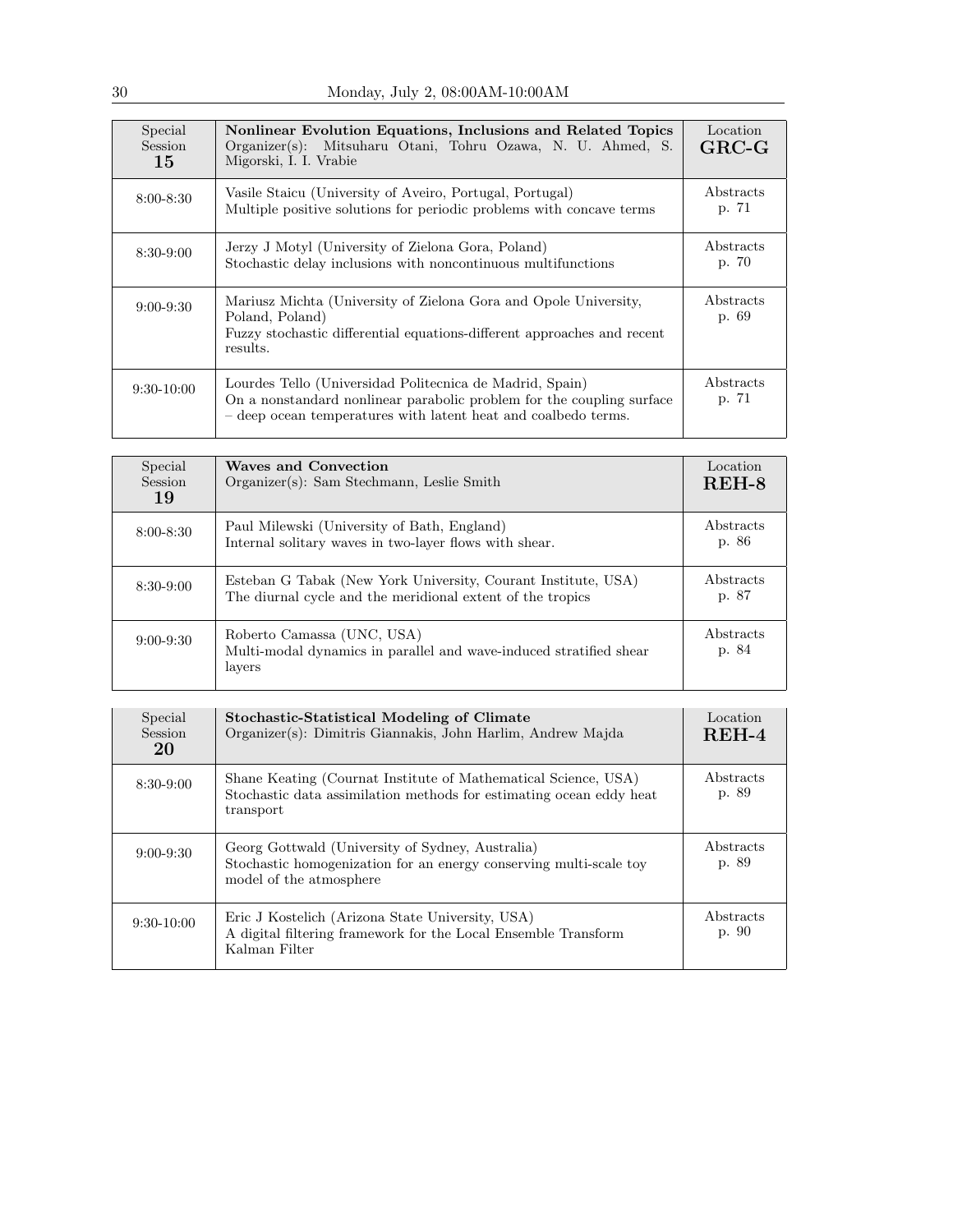| Special<br><b>Session</b><br>22 | Topological and Variational Methods for Boundary Value<br>Problems<br>Organizer(s): John R. Graef, Lingju Kong, Bo Yang                           | Location<br><b>REH-1</b> |
|---------------------------------|---------------------------------------------------------------------------------------------------------------------------------------------------|--------------------------|
| $8:00 - 8:30$                   | Johnny Henderson (Baylor University, USA)<br>Multiple solutions for a nonlocal perturbed elliptic problem of<br>p-Kirchhoff type                  | Abstracts<br>p. 96       |
| $8:30-9:00$                     | Nickolai Kosmatov (University Of Arkansas at little Rock, USA)<br>A fourth-order functional problem at resonance                                  | Abstracts<br>p. 97       |
| $9:00 - 9:30$                   | Wong S James (The University of Hong Kong, Hong Kong)<br>Solvability of Second Order Multi-Point Boundary Value Problems at<br>Resonance          | Abstracts<br>p. 96       |
| $9:30-10:00$                    | Marlene Frigon (University of Montreal, Canada)<br>On a notion of category depending on a functional and an application<br>to Hamiltonian systems | Abstracts<br>p. 96       |

| Special<br><b>Session</b><br>23 | Topological and Combinatorial Dynamics<br>Organizer(s): Lluis Alseda, Francisco Balibrea Gallego, Piotr Oprocha                | Location<br>$GRC-H$ |
|---------------------------------|--------------------------------------------------------------------------------------------------------------------------------|---------------------|
| $8:00 - 8:30$                   | Jaroslav Smital (Silesian University, Czech Rep)<br>Dstributional chaos – recent progress and open problems                    | Abstracts<br>p. 104 |
| $8:30-9:00$                     | Francisco Balibrea (University of Murcia, Spain)<br>Li-Yorke chaos in rational difference equations                            | Abstracts<br>p. 100 |
| $9:00 - 9:30$                   | Marta Stefankova (Mathematical Institute of the Silesian University in<br>Opava, Czech Rep)<br>Strange chaotic triangular maps | Abstracts<br>p. 105 |
| $9:30-10:00$                    | Mohammad Javaheri (Siena College, USA)<br>Maximally transitive semigroups of matrices                                          | Abstracts<br>p. 102 |

| Special<br><b>Session</b><br>24 | Geometric Mechanics<br>Organizer(s): Tom Mestdag, Manuel de Leon, Frans Cantrijn, Aziz Ham-<br>douni, Dina Razafindralandy, Jean-Claude Zambrini | Location<br>$REH-5$ |
|---------------------------------|--------------------------------------------------------------------------------------------------------------------------------------------------|---------------------|
| $8:00 - 8:30$                   | Mehdi Rafie-Rad (University of Mazandaran, Iran)<br>Projective symmetry in Randers spaces                                                        | Abstracts<br>p. 109 |
| $8:30-9:00$                     | Dina Razafindralandy (LEPTIAB, France)<br>Lie goup theory in turbulence                                                                          | Abstracts<br>p. 109 |
| $9:00 - 9:30$                   | Xiang Yu (Sichuan University, Peoples Rep of China)<br>Twisted Angles for Central Configurations Formed By Two Twisted<br>Regular Polygons       | Abstracts<br>p. 110 |
| $9:30-10:00$                    | Marx Chhay (LOCIE, University of Savoie, France)<br>Some applications of some geometric integrators                                              | Abstracts<br>p. 106 |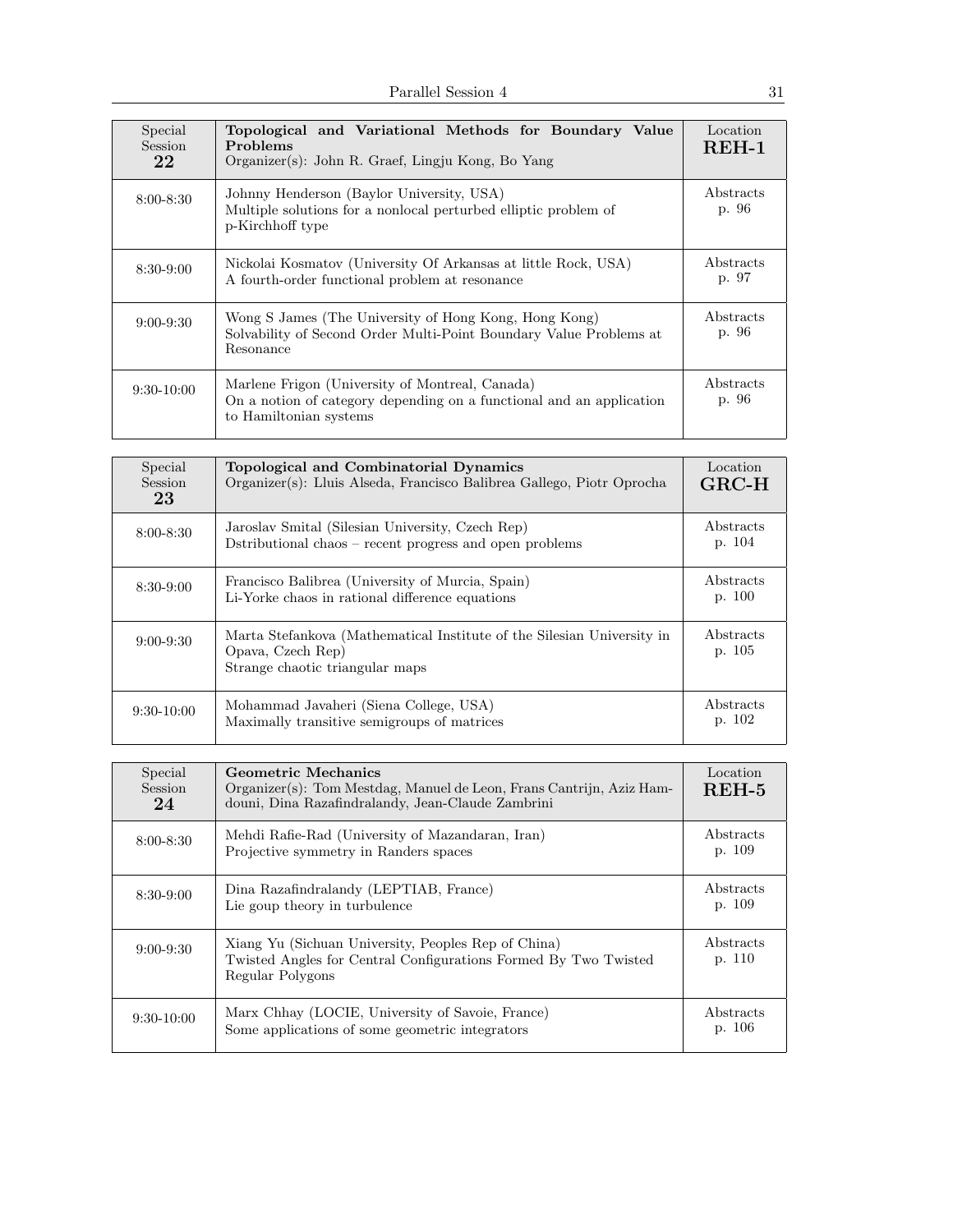| Special<br><b>Session</b><br>25 | Dynamics in Complex Biological Systems<br>Organizer(s): Bijoy K. Ghosh, Akif Ibraguimov, Qishao Lu, Jianzhong<br>Su                      | Location<br>$REH-6$ |
|---------------------------------|------------------------------------------------------------------------------------------------------------------------------------------|---------------------|
| $8:00 - 8:30$                   | David Swigon (University of Pittsburgh, USA)<br>Mathematical modeling of immune response to influenza infection                          | Abstracts<br>p. 115 |
| $8:30-9:00$                     | Chuan Xue (Ohio State University, USA)<br>Multiscale analysis of bacterial chemotaxis                                                    | Abstracts<br>p. 116 |
| $9:00 - 9:30$                   | Judy Day (University of Tennessee, USA)<br>Complex Immune Responses: Modeling & Control                                                  | Abstracts<br>p. 112 |
| $9:30-10:00$                    | Julia Arciero (Indiana University-Purdue University Indianapolis,<br>USA)<br>Investigating bacteria-immune dynamics in premature infants | Abstracts<br>p. 111 |

| Special<br><b>Session</b><br>28 | Analysis and Numerics of Differential Equations and Dynami-<br>cal Systems in Mathematical Fluid Mechanics<br>Organizer(s): Changbing Hu, Ning Ju, Theodore Tachim-Medj                              | Location<br>$REH-9$ |
|---------------------------------|------------------------------------------------------------------------------------------------------------------------------------------------------------------------------------------------------|---------------------|
| $8:00 - 8:30$                   | Animikh Biswas (University of North Carolina-Charlotte, USA)<br>Gevrey regularity for dissipative equations with applications to decay.                                                              | Abstracts<br>p. 125 |
| $8:30-9:00$                     | Zhiwu Lin (Georgia Institute of Technology, USA)<br>Invariant manifolds of Euler equations                                                                                                           | Abstracts<br>p. 126 |
| $9:00 - 9:30$                   | Xinwei Yu (University of Alberta, Canada)<br>Global regularity results for 2D generalized MHD equations                                                                                              | Abstracts<br>p. 128 |
| $9:30-10:00$                    | Madalina Petcu (University of Poitiers, France)<br>On the exponential decay of the power spectrum and the finite<br>dimensionality for the solutions of the three dimensional primitive<br>equations | Abstracts<br>p. 127 |

| Special<br>Session<br>30 | Recent Developments on Turbulence<br>Organizer(s): Eleftherios Gkioulekas, Michael Jolly                                                                      | Location<br>POI-C   |
|--------------------------|---------------------------------------------------------------------------------------------------------------------------------------------------------------|---------------------|
| $8:00 - 8:30$            | Eleftherios Gkioulekas (University of Texas-Pan American, USA)<br>Energy and potential enstrophy flux constraints in the two-layer<br>quasi-geostrophic model | Abstracts<br>p. 134 |
| $8:30-9:00$              | Leslie Smith (University of Wisconsin, Madison, USA)<br>Characterizing the layer thickness in unit- and small-aspect-ratio<br>rotating Boussinesq turbulence  | Abstracts<br>p. 135 |
| $9:00 - 9:30$            | Hussein Aluie (Los Alamos National Lab, USA)<br>Non-linear cascades in rotating stratified Boussinesq flows                                                   | Abstracts<br>p. 133 |
| $9:30-10:00$             | Benno Rumpf (Southern Methodist University, USA)<br>A new instability that breaks the spatial homogeneity symmetry in<br>wave turbulence                      | Abstracts<br>p. 135 |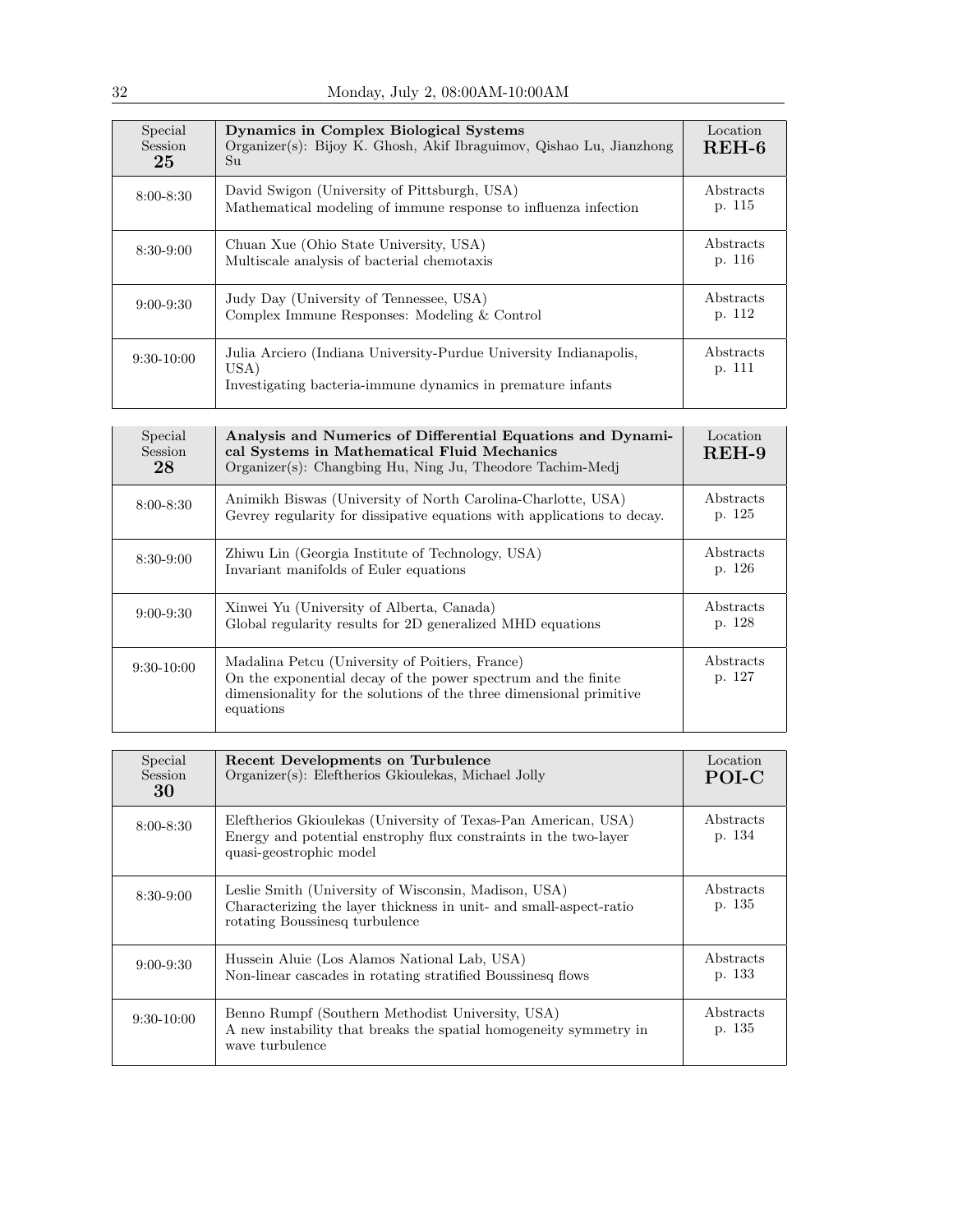| Special<br><b>Session</b><br>31 | Mathematical Models of Cancer and Cancer Therapy<br>Organizer(s): Yangjin Kim                                                                        | Location<br>$REH-7$ |
|---------------------------------|------------------------------------------------------------------------------------------------------------------------------------------------------|---------------------|
| $8:00 - 8:30$                   | David Basanta (H. Lee Moffitt Cancer Center & Research Institute,<br>USA)<br>An agent based evolutionary model of prostate cancer                    | Abstracts<br>p. 137 |
| $8:30-9:00$                     | Andrea De Gaetano (Cnr Iasi BioMatLab, Italy)<br>Stochastic Differential models of tumor spheroid growth                                             | Abstracts<br>p. 138 |
| $9:00 - 9:30$                   | Seongwon Lee (Pohang University of Science and Technology, Korea)<br>A Mathematical Model of Lung Cancer Progression                                 | Abstracts<br>p. 141 |
| $9:30-10:00$                    | Duan Chen (Mathematical Biosciences Institute, USA)<br>Hypoxia Inducible Factors mediate the inhibition of cancer by<br>GM-CSF: A mathematical model | Abstracts<br>p. 137 |

| Special<br>Session<br>63 | Infinite Dimensional Dynamics and Applications<br>Organizer(s): James C. Robinson, Yuncheng You                                           | Location<br>PAL-A          |
|--------------------------|-------------------------------------------------------------------------------------------------------------------------------------------|----------------------------|
| $8:30-9:00$              | Jose Valero (Universidad Miguel Hernandez, Spain)<br>On the structure of the global attractor for reaction-diffusion equations            | <b>Abstracts</b><br>p. 248 |
| $9:00 - 9:30$            | Alejandro Vidal-Lopez (University of Warwick, England)<br>Moments and the Navier-Stokes equations                                         | Abstracts<br>p. 249        |
| $9:30-10:00$             | Shi Yanling (Southeast University, Peoples Rep of China)<br>Quasi-Periodic Solutions for 1 Dimensional Generalized Boussinesq<br>Equation | Abstracts<br>p. 249        |

| Special<br>Session<br>64 | Analysis of PDEs and Particle Systems: From Life Sciences,<br><b>Economics and Materials Science</b><br>Organizer(s): Toyohiko Aiki, Nobuyuki Kenmochi, Adrian Muntean | Location<br>POLD            |
|--------------------------|------------------------------------------------------------------------------------------------------------------------------------------------------------------------|-----------------------------|
| $9:00 - 9:30$            | Takeshi T Fukao (Kyoto University of Education, Japan)<br>Abstract theory of the variational inequality and the Lagrange<br>multiplier                                 | <b>A</b> bstracts<br>p. 251 |
| $9:30-10:00$             | Toyohiko Aiki (Japan Women's university, Japan)<br>One-dimensional concrete carbonation problem with nonlinear Henry's<br>law                                          | Abstracts<br>p. 250         |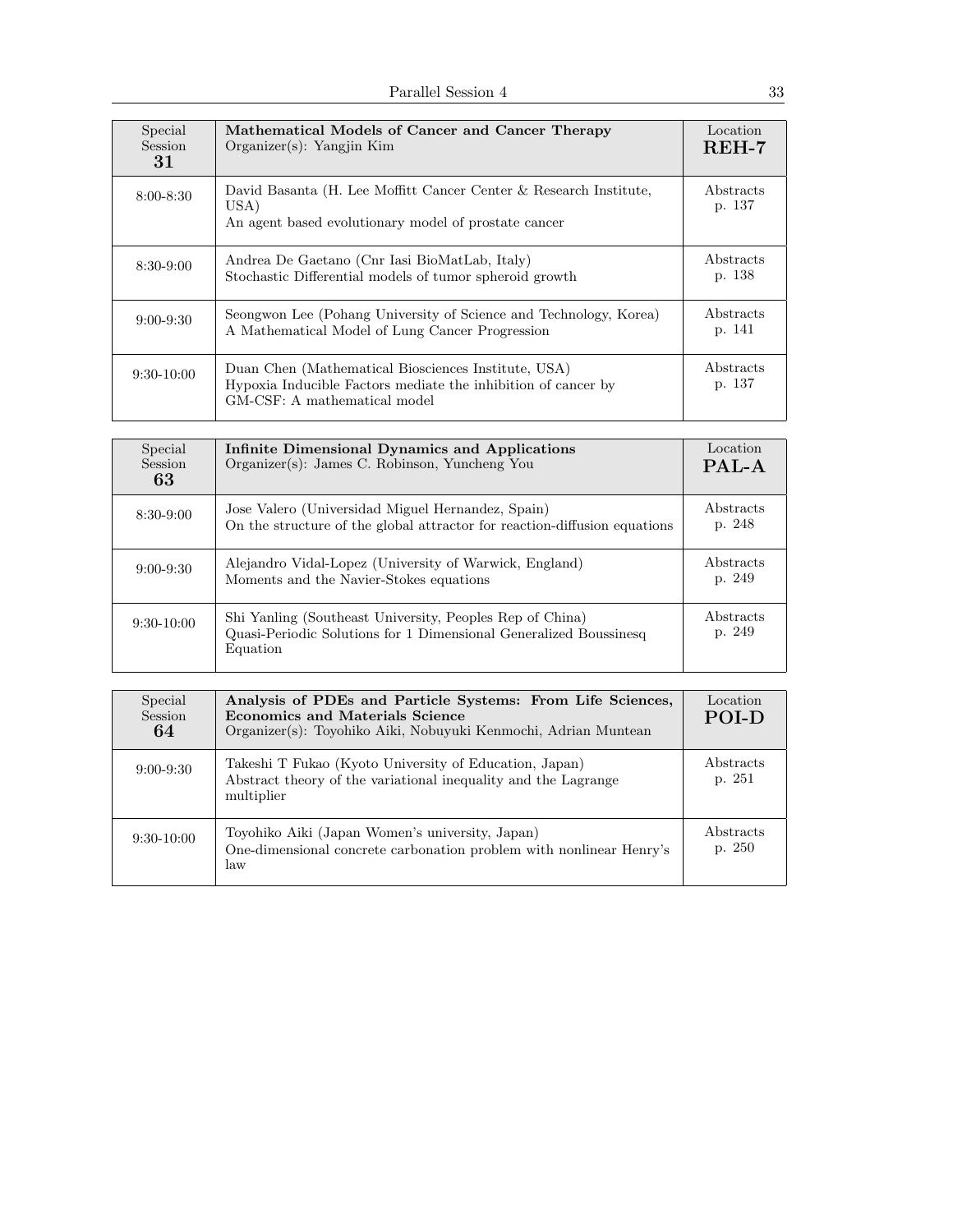| Special<br>Session<br>67 | Applied Analysis and Dynamics in Engineering and Sciences<br>Organizer(s): Thomas C Hagen, Janos Turi                                                   | Location<br>POI-A   |
|--------------------------|---------------------------------------------------------------------------------------------------------------------------------------------------------|---------------------|
| $8:30-9:00$              | Jin Wang (Old Dominion University, USA)<br>Analyzing viscous effects on wave motion                                                                     | Abstracts<br>p. 258 |
| $9:00 - 9:30$            | Shihchung Chiang (Chung Hua University, Taiwan)<br>Numerical Optimal Unbounded Control with A Singular<br>Integro-Differential Equation as a Constraint | Abstracts<br>p. 255 |
| $9:30-10:00$             | Janos Turi (University of Texas at Dallas, USA)<br>Critical Excitation and Control of Variational Inequalities                                          | Abstracts<br>p. 257 |

| Special<br><b>Session</b><br>72 | Special Methods for Solving Systems of Non-linear Differential<br>Equations and their Applications to Sciences and Engineering<br>Organizer(s): Mufid Abudiab | Location<br>$MAG-B$ |
|---------------------------------|---------------------------------------------------------------------------------------------------------------------------------------------------------------|---------------------|
| $8:00 - 8:30$                   | Muhammad D Khan (Lahore University of Management Science,<br>Pakistan)<br>Conservation laws of some evolution equations via non variational<br>approach       | Abstracts<br>p. 273 |
| $8:30-9:00$                     | Sami Shahin (Southwest Minnesota State Univesity, USA)<br>A Reaction-Diffusion Model of Bovine Viral Diarrhea Virus (BVDV)<br>Infection                       | Abstracts<br>p. 274 |
| $9:00 - 9:30$                   | Chaudry M Khalique (North-West University, Mafikeng Campus, So<br>Africa)<br>Solutions and Conservation Laws of a Coupled Kadomtsev-Petviashvili<br>System    | Abstracts<br>p. 273 |
| $9:30-10:00$                    | Wonlyul Ko (Korea university, Korea)<br>The enzyme-catalysed reaction-diffusion system                                                                        | Abstracts<br>p. 273 |

| Special<br><b>Session</b><br>77 | The Navier-Stokes Equations and Related Problems<br>Organizer(s): Sarka Necasova, Reimund Rautmann, Werner Varnhorn                            | Location<br>$REH-3$ |
|---------------------------------|------------------------------------------------------------------------------------------------------------------------------------------------|---------------------|
| $8:00 - 8:30$                   | Maria Schonbek (UCSC, USA)<br>On questions of decay for solutions to Liquid Crystals                                                           | Abstracts<br>p. 289 |
| $8:30-9:00$                     | Mimi Dai (University of California, Santa Cruz, USA)<br>Some Properties of Solutions to Liquid Crystal Systems                                 | Abstracts<br>p. 287 |
| $9:00 - 9:30$                   | Francesco Di Plinio (Indiana University, USA)<br>Well-posedness of the Euler equations in planar convex domains                                | Abstracts<br>p. 287 |
| $9:30-10:00$                    | Shu Wang (Beijing University of Technology, Peoples Rep of China)<br>On a New 3D Model for Incompressible Euler and Navier-Stokes<br>Equations | Abstracts<br>p. 290 |